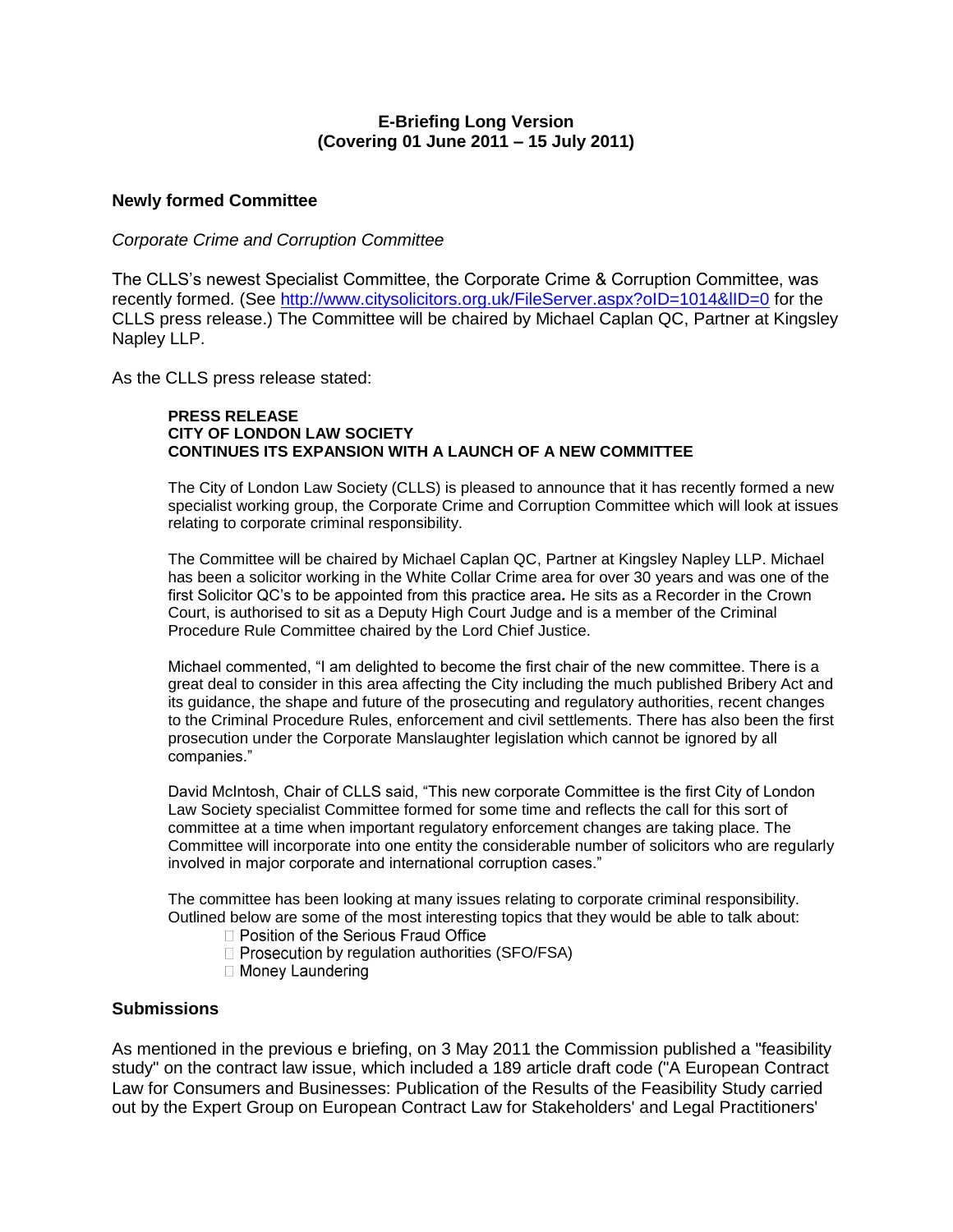Feedback"). Stakeholder comments on the document were called for by 1 July 2011. The CLLS responded to the document. (See

[http://ec.europa.eu/justice/policies/consumer/docs/explanatory\\_note\\_results\\_feasibility\\_study\\_0](http://ec.europa.eu/justice/policies/consumer/docs/explanatory_note_results_feasibility_study_05_2011_en.pdf) 5 2011 en.pdf for the consultation paper and http://www.citysolicitors.org.uk/FileServer.aspx?oID=1023&IID=0 for the response.) The Law Society also submitted its response to the consultation (see <http://international.lawsociety.org.uk/files/LSEW\_Feasibility%20Study%20Comments\_Formatt ed2\_1%20July%202011.pdf> for the response). As mentioned previously, the Commission's Work Programme (for May to end December 2011) has forecast 19 October as the date for the release of a "Proposal for a legal instrument on an optional European Contract Law". The Commission apparently intends to rely on Article 114 of the TFEU [\(http://ec.europa.eu/atwork/programmes/docs/forward\\_programming\\_2011.pdf\)](http://ec.europa.eu/atwork/programmes/docs/forward_programming_2011.pdf).

As the consultation document stated:

In its feasibility study, the Expert Group has delivered a text which strives to constitute a complete set of contract law rules covering those issues which, at a practical level, are relevant in a contractual relationship in the internal market of the European Union. It is now up to the Commission to decide if, how and to what extent this feasibility study could serve as a starting point for the preparation of a political follow-up initiative. In this sense the Commission services will use the Expert Group's text as a 'toolbox' in the preparation of a possible future initiative on European contract law.

In its response, the CLLS restated its strong opposition to the proposed introduction of an optional instrument. As the response stated*:*

….In January 2011 the CLLS responded to the Commission's "Green Paper on policy options for progress towards a European Contract Law for consumers and businesses" (issued 1 July 2010) (hereafter "the Green Paper"). ..The points raised in that response remain equally valid and unanswered but, to avoid duplication, are not repeated in detail here.

The CLLS has seen a near-final draft of the Law Society of England & Wales' response to the Feasibility Study and, on the basis of that document, endorses the Law Society's final response, with the proviso that the CLLS does not support the initiative to create a non-binding "toolbox" to assist legislators in improving the quality and coherence of European legislation. In this regard, the CLLS restates its position, mentioned in its response to the Green Paper that while it is happy for the Results of the Expert Group to be published, it does not believe that any of the other options put forward by the Green Paper are useful, appropriate or justified, given the paucity of statistical evidence and analysis identifying any problems or any need for action.

In addition, the CLLS made specific comments under the following headings:

- 1. General concerns regarding consultation
	- a. Consultation method
	- b. Impact analysis of proposal
	- c. Lack of rationale
- 2. General concerns regarding the proposed instrument
	- a. Drafting style
	- b. Other areas of uncertainty

*Company Law Committee*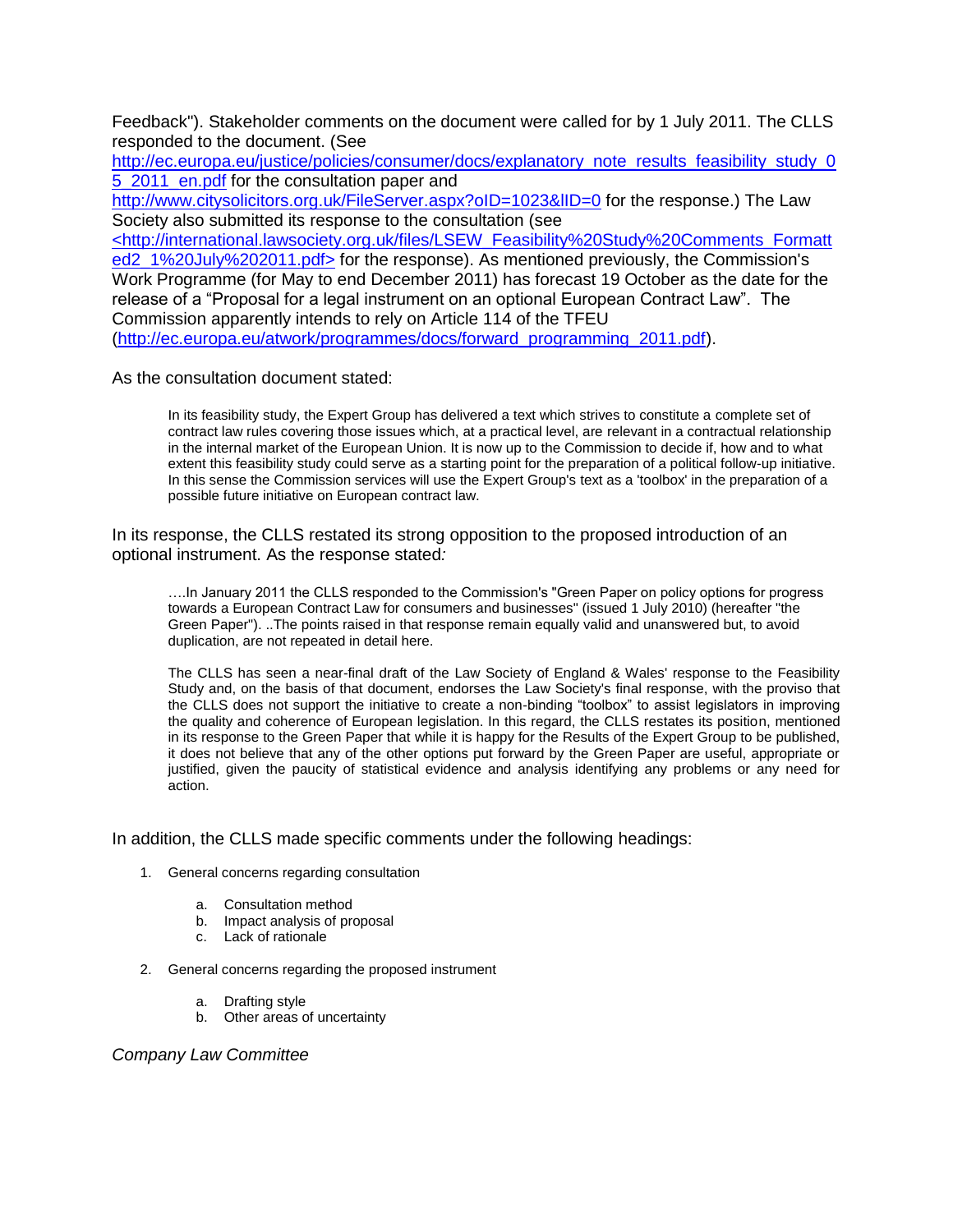The Joint Working Party of the City of London Law Society Company Law Committee and the Law Society Company Law Committee recently responded to the consultation paper issued by the Code Committee of the Takeover Panel entitled "Review of Certain Aspects of the Regulation of Takeover Bids: Proposed Amendments to the Takeover Code" (PCP 2011/1) (See<http://www.thetakeoverpanel.org.uk/wp-content/uploads/2008/11/PCP201101.pdf> for the consultation paper and<http://www.citysolicitors.org.uk/FileServer.aspx?oID=1015&lID=0> and http://www.citysolicitors.org.uk/FileServer.aspx?oID=1016&IID=0 for the response.)

As the consultation paper stated:

### **1. Introduction and summary**

### *(a) Background*

1.1 On 21 October 2010, the Code Committee of the Takeover Panel (the "**Code Committee**") published a Statement ("**Statement 2010/22**") setting out its response to a public consultation paper ("**PCP 2010/2**"), published on 1 June 2010, which had sought views on various suggestions for possible amendments to the Takeover Code (the "**Code**"). In Statement 2010/22, the Code Committee stated that it had concluded that:

(a) "hostile" offerors (i.e. offerors whose offers are not from the outset recommended by the board of the offeree company) have, in recent times, been able to obtain a tactical advantage over the offeree company to the detriment of the offeree company and its shareholders, and that it intended to bring forward proposals to amend the Code with a view to reducing this tactical advantage and redressing the balance in favour of the offeree company; and

(b) a number of changes should be proposed to the Code to improve the offer process and to take more account of the position of persons who are affected by takeovers in addition to offeree company shareholders.

1.2 The Code Committee concluded that amendments to the Code should be proposed in order to:

(a) increase the protection for offeree companies against protracted "virtual bid" periods by requiring potential offerors to clarify their position within a short period of time;

(b) strengthen the position of the offeree company by:

(i) prohibiting deal protection measures and inducement fees other than in certain limited cases; and

(ii) clarifying that offeree company boards are not limited in the factors that they may take into account in giving their opinion and recommendation on an offer;

(c) increase transparency and improve the quality of disclosure by:

(i) requiring the disclosure of offer-related fees; and

(ii) requiring the disclosure of the same financial information in relation to an offeror and the financing of an offer irrespective of the nature of the offer; and

(d) provide greater recognition of the interests of offeree company employees by:

(i) improving the quality of disclosure by offerors and offeree companies in relation to the offeror's intentions regarding the offeree company and its employees; and

(ii) improving the ability of employee representatives to make their views known.

1.3 This Public Consultation Paper ("**PCP**") sets out the amendments to the Code that the Code Committee proposes to make in order to implement the conclusions described in Statement 2010/22.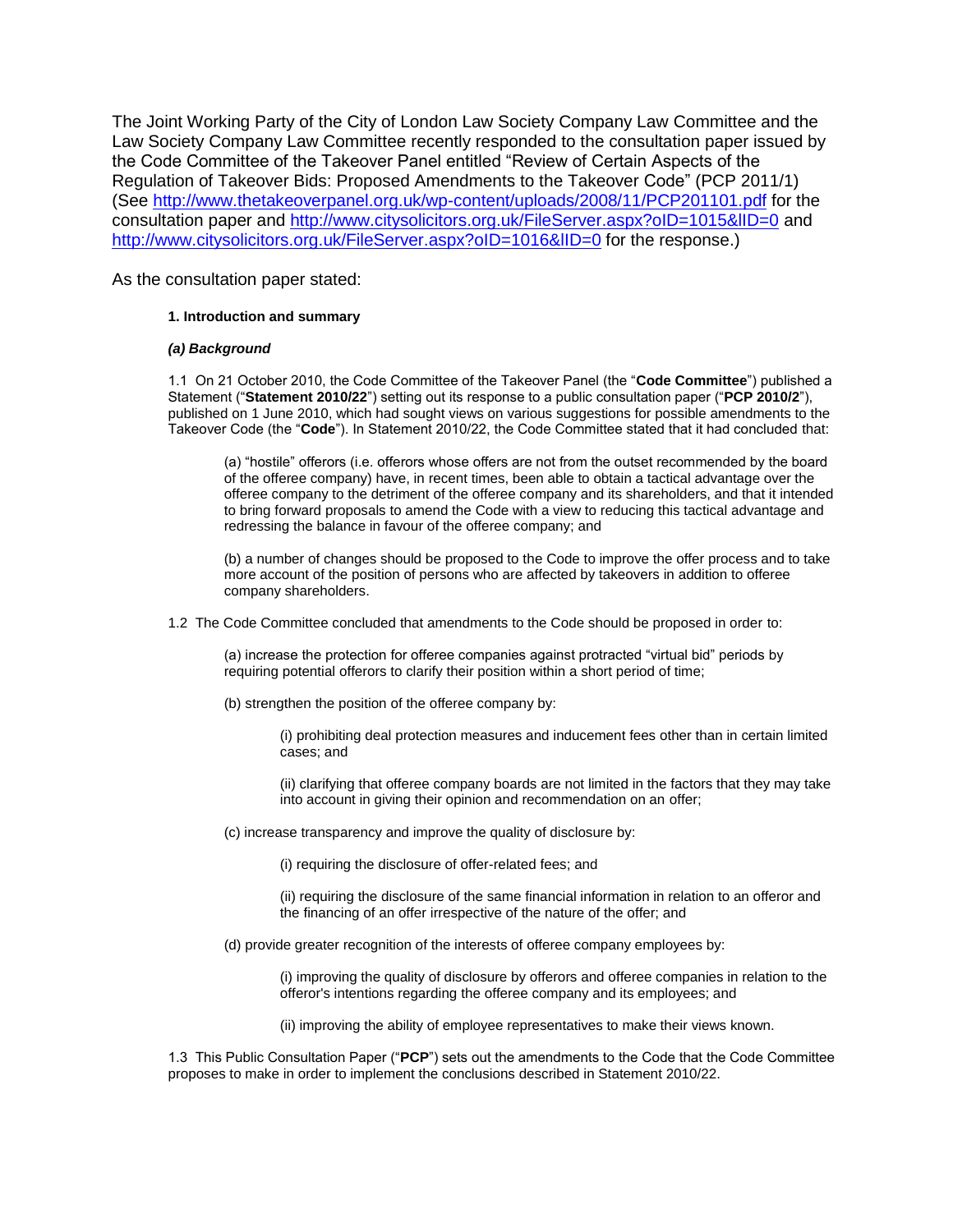The Code Committee invited comments on the amendments to the Code proposed in the PCP. In response, the Joint Working Party stated, *inter alia*:

# **A. Context**

We welcome a significant number of the clarifications which the PCP provides, in particular as regards:

- (a) the position on extensions of time for bidders subject to the new PUSU timetable where the target supports the extension; and
- (b) the position on break fees for "white knights".

Both of these support the Panel's objective of strengthening the position of offeree boards; we consider that the proposed clarifications which the Panel has put forward to its earlier proposals in these respects will be useful in practice in ensuring the interests of offeree shareholders are better protected and value opportunities for them are not inappropriately lost.

We also welcome the clarification of how scheme of arrangement timetables will be set and work and, subject to our points of detail on this, again we see this as consistent with the principle of enhancing target board control, whilst ensuring that a structured timetable will generally be pursued by targets.

Our two significant concerns relate to:

- the requirement for all potential offerors to be named at the time of any Rule 2.4 announcement (or, as an alternative for any potential offeror wishing to avoid being named, for it to withdraw, assuming no naming is then required for market disclosure purposes); and
- the imposition of a formalised private lock-out of potential offerors which have withdrawn, rather than be the subject of identification in a possible offer announcement.

We are concerned that in seeking to protect offeree companies from unsolicited " virtual bidders" these proposed changes present material impediments to the ability of offeree companies to negotiate recommended transactions with offerors who are welcome and provide an outcome for shareholders that the offeree board believes is the best available. Our proposed solution is in each case to restore the role of the offeree board in making determinations of whether the requirements should be imposed. We recognise that this may in some cases require the offeree board to make "a potentially difficult and contentious decision" but:

- (a) those few cases should be balanced against the (we think very many more) cases where an offeree board wishes to manage an orderly process;
- (b) offeree boards should not feel unduly vulnerable to pressure in making this determination; if, as we suggest, the rule is set up so that the default option is to require disclosure or impose the lock-out, the offeree board will be able more easily to defend a decision not to request confidentiality.

Our comments below include references to illustrations of situations which we foresee arising if no change is made to the proposals. These are appended as examples.

The paper then went on to make further detailed comments under the headings of: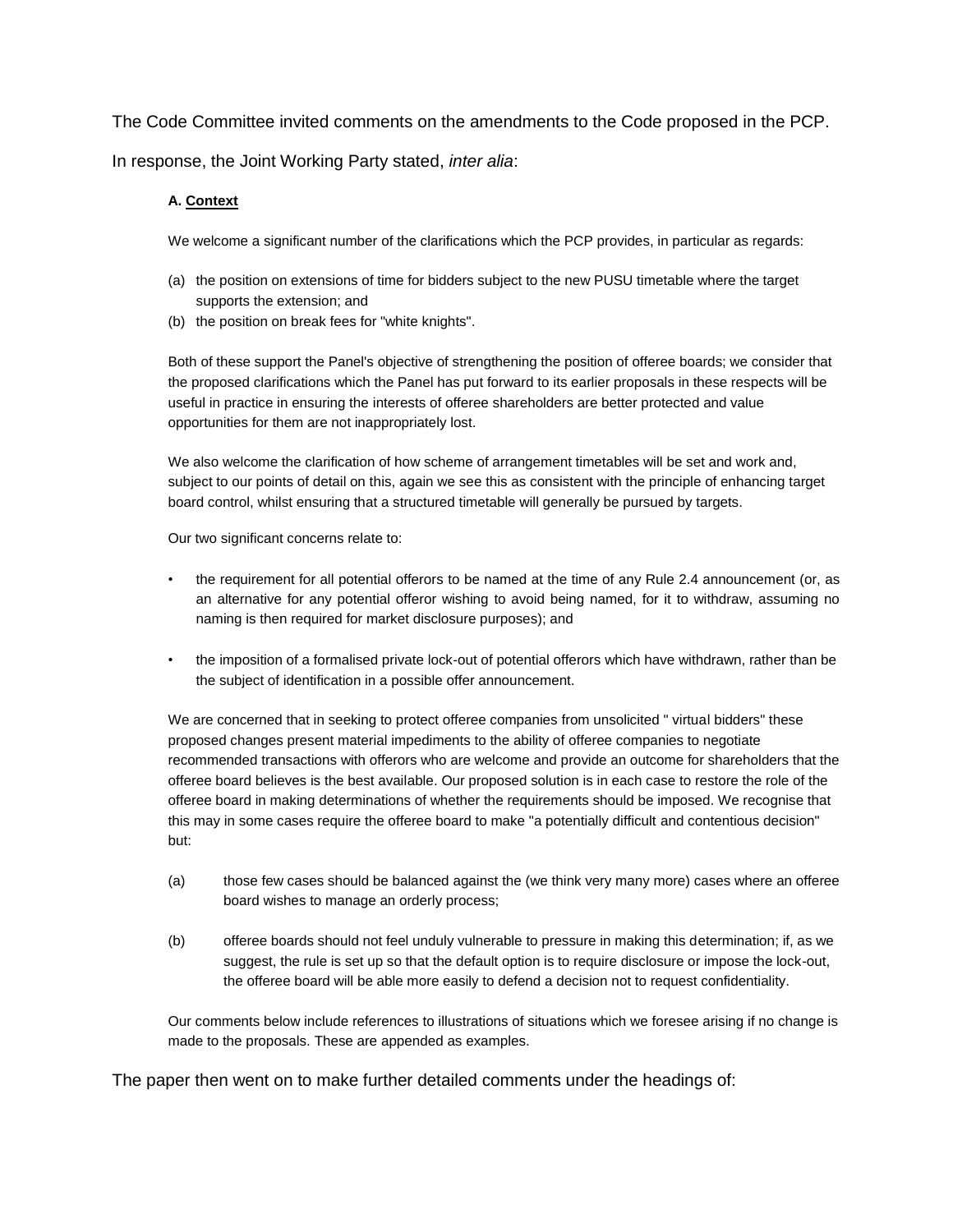- 1. Proposed requirement to name all potential offerors
	- (a) Scope for abuse by offerors
	- (b) Inconsistency of approach
		- a. Parallel with offeree support for PUSU extensions
		- b. Post offer disclosed but unidentified potential offerors
	- (c) Complexity
	- (d) What constitutes a "potential offeror"
	- (e) Conclusion
- 2. Proposed lock-out of potential offerors withdrawing to avoid being named

# *Competition Law Committee*

The Competition Law Committee recently responded to the BIS paper "A Competition Regime for Growth: A Consultation on Options for Reform". (See

[http://www.bis.gov.uk/assets/biscore/consumer-issues/docs/c/11-657-competition-regime-for](http://www.bis.gov.uk/assets/biscore/consumer-issues/docs/c/11-657-competition-regime-for-growth-consultation.pdf)[growth-consultation.pdf](http://www.bis.gov.uk/assets/biscore/consumer-issues/docs/c/11-657-competition-regime-for-growth-consultation.pdf) for the consultation paper,

http://www.citysolicitors.org.uk/FileServer.aspx?oID=1030&IID=0 for the response and http://www.citysolicitors.org.uk/FileServer.aspx?oID=1031&IID=0 for a CLLS press release on the response.)

As the consultation paper stated:

The Government's overarching objective in reforming the regime is to maximise the ability of the competition authorities to secure vibrant, competitive markets that work in the interests of consumers and to promote productivity, innovation and economic growth.

To achieve the Government's overarching objective, it is therefore consulting on change to:

- improve the robustness of decisions and strengthen the regime -
- support the competition authorities in taking forward high impact cases
- improve speed and predictability for business -

...The Government will build on the successes of our world class competition regime, maximising its ability to sustain and develop its valuable contribution to competition, consumers and economic growth. In determining which reforms should ultimately be adopted, the Government will therefore focus on those reforms which can deliver benefits to competition, consumers and economic growth, and which can be implemented as soon as possible and without significant uncertainty and risks to the momentum and effectiveness of the regime.

In this connection, the Government is consulting on a proposal to merge the competition functions of the Office of Fair Trading and the Competition Commission to create a single Competition and Markets Authority (CMA), which can play a leading role in achieving the overarching objectives and delivering the desired outcomes. Key arguments for the single CMA are to ensure the flexible allocation of scarce public resource to competition issues as they emerge, and for it to be a stronger advocate for pro-competition policy across government, including in the delivery of public services.

Proposals for consultation include:

Improving the robustness of decisions and strengthening the regime

- $\circ$  considering ways to improve the voluntary merger notification scheme and the alternative of the mandatory pre-notification of mergers;
- o ways to strengthen the operation of concurrent competition powers, including joint working between the CMA and sector regulators on competition cases;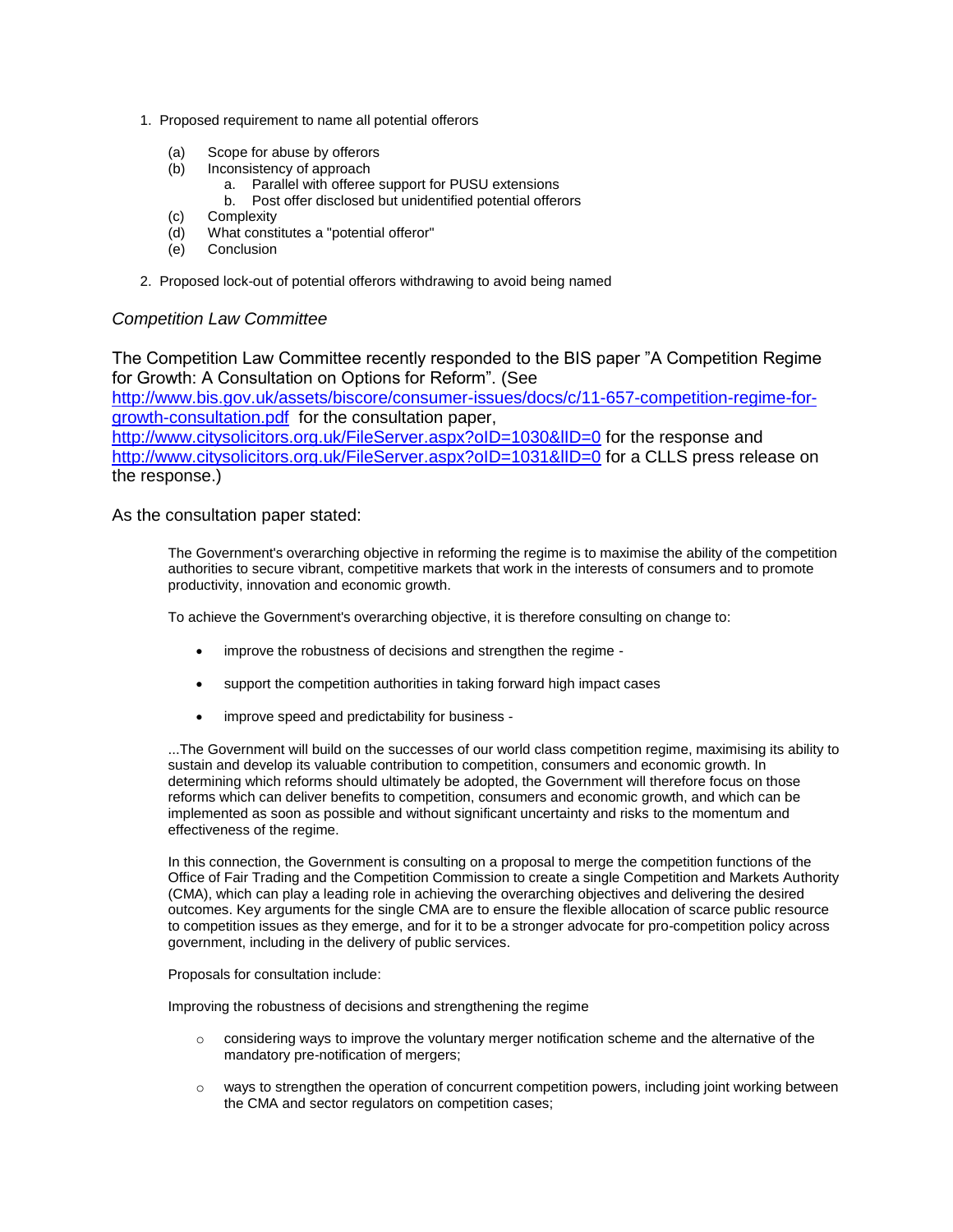- $\circ$  reforming the dishonesty requirement of the criminal cartel offence to make it easier to secure convictions in serious cases;
- $\circ$  achieving the right governance and decision-making structures for the CMA.

Supporting the competition authority in taking forward high impact cases

- o enabling the CMA to carry out investigations into similar practices across different markets;
- o considering whether statutory objectives should underpin the competition focus of the CMA or whether the CMA should have a statutory duty to keep key sectors under review;
- o strengthening the voice of small business by extending the super-complaint powers to SME bodies.

Improving the speed and predictability for business

- $\circ$  introducing more (and tighter) statutory deadlines in merger and market cases, coupled with appropriate information powers;
- o introducing an exemption for small businesses from merger control;
- o streamlining the handling of antitrust cases.
- ...Scope

The Government considers that the proposed single CMA should have a primary competition focus. Chapter 9 of this consultation document discusses the current powers of the OFT to conduct consumer studies and enforce consumer law. The Government's document 'Consultation on institutional changes for the provision of consumer information, advice, education, advocacy and enforcement', to be published shortly, will discuss these issues in more detail and ask questions about the appropriate home for these functions in a reformed competition and consumer landscape.

As the press release stated:

#### **PRESS RELEASE**

The proposed reforms discussed in the consultation document represent the most comprehensive revision of the UK competition system since 1973, and involve much more than the Government's declared intention to merge the Competition Commission and the OFT into a unitary competition authority .

....It covers a range of issues including:

- a call for greater fairness in cartel investigations
- for mergers, opposing the proposal to replace the current voluntary system for notifying mergers with a compulsory system, which the Committee sees as imposing an unnecessary regulatory burden on business
- a demand that, within the unitary authority, merger and market investigations continue to involve two phases, with a fresh pair of eyes in the second phase to avoid unfairness
- opposing the proposal to change the criminal offence for cartels at this stage before the new rules (which were introduced in 2003) have a time to prove themselves
- pointing out the dangers of higher fees being imposed on businesses by the competition authorities

The Committee looks forward to contributing further to the debate both in the formal consultation and, to the extent that Ministers and officials in the Department for Business, Innovation and Skills (BIS, which is the sponsoring Department) might find it helpful, more informally.

Commenting on the CLLS response to the BIS consultation, **Robert Bell, Chairman of the Competition Law Committee at the CLLS and Competition Partner at Speechly Bircham LLP** said, "*Whilst we*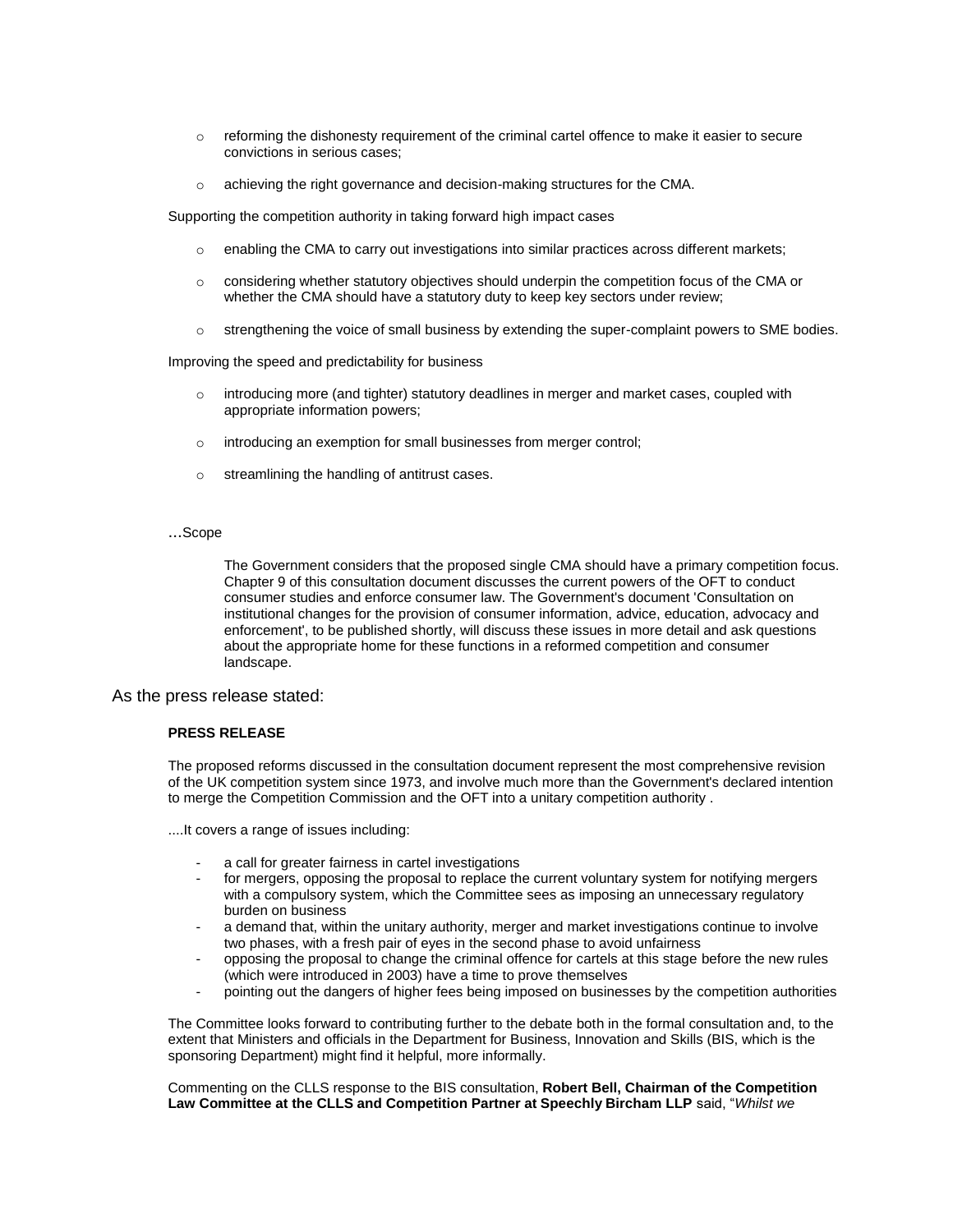*welcome certain of the Government's proposals we have serious concerns about the proposed changes to the Cartel Offence and in particular about the introduction of a mandatory merger control regime in the UK. Mandatory merger control would result in the imposition of unnecessary regulatory burdens on business and be another impediment to economic recovery"* 

Bell continued *"The Government's proposals represent the most significant change to the UK competition enforcement institutions for nearly 40 years and it is important the Government makes the right choices. We*  hope to have highlighted in our report to Government the direction of travel that would most benefit *business, help further stimulate economic recovery and balance the rights of companies under investigation*.

**Michael Grenfell, Chairman of the CLLS Working Party on Competition Reform and Competition Partner at Norton Rose LLP,** added, *"This is a huge potential reform of the UK competition system - with a huge potential impact on British business, and international companies doing business here. We welcome many of the proposals, but are determined to ensure the removal of elements that impose unnecessary regulatory burdens on business. The consultation has been a valuable opportunity for business lawyers with expertise in competition law to explain their concerns to Government. We have been impressed by the willingness of the Government to listen so far, and we look forward to that productive process continuing."* 

### **The CLLS Response**

Whilst being generally supportive of certain aspects of the proposals, the CLLS has considerable concerns about other areas earmarked for reform in the Consultation.

#### **Specifically, on the substance, the Committee strongly supports and advocates:**

**Greater procedural fairness in antitrust**: We endorse the proposals that, in investigations under the prohibitions - so-called "antitrust" - greater fairness could be achieved if there were a proper separation of powers between the investigators and those taking the final decision and possibly imposing penalties. We see such proposals as necessary to redress the inherent unfairness of a single group of officials being investigator, prosecutor, judge and jury - the problem of "confirmation bias".

On balance, we favor a modified form of Option 2 - the key features being (i) a second phase of antitrust investigation to be conducted within the CMA by a group of independent decision-makers separate from the original investigating team (essentially the independent decision-makers who make the Phase 2 market and merger decisions) (ii) but with no need for a full internal tribunal (iii) crucially, retention of a full merits appeal to the CAT.

**Retention of voluntary merger notification**: We welcome the consultation paper's recognition that mandatory merger notification is not necessarily the right way forward; indeed, we believe that it would be very damaging (see below). We believe mandatory merger notification represents an unnecessary regulatory burden on parties to mergers raising no competition issues, and would have the perverse effect that innocuous mergers would be caught by the regime while, as a consequence, many mergers with anticompetitive effects would escape scrutiny; - moreover, our analysis of completed mergers considered by the Competition Commission in recent years does not suggest a major crisis of completed anticompetitive mergers that would warrant the draconian legislative change to mandatory merger notification. We welcome the consultation paper's identification of more proportionate, and practical ways to address concerns about completed mergers by strengthening interim measures (prohibiting the parties to put a merger into effect until clearance or prohibition), including the possibility of an order to reverse integration. We favor giving the CMA the discretion to apply these interim measures at an early stage.

**Two Stage Decision Making Process for Merger and Market Investigations**: -If there is to be a single CMA, the Committee welcomes, and considers essential that there should be a "fresh pair of eyes" in both the decision making processes of merger and market investigations to avoid confirmation bias. The Committee welcomes the proposals that, within a single CMA, the decisions in "Phase 2" of both merger control and markets processes should be made by different people from those conducting the initial examination at "Phase 1" - so as to minimise the dangers of "confirmation bias" that might otherwise arise from an amalgamation of the two existing competition authorities; The committee also strongly supports the proposal that those "Phase 2" decision-makers within the CMA should be senior and experienced individuals to which the companies under investigation have access, and who are of roughly equivalent status and experience to those senior management executives of the investigated companies who appear before them.

**The Committee has serious concerns about the following issues:**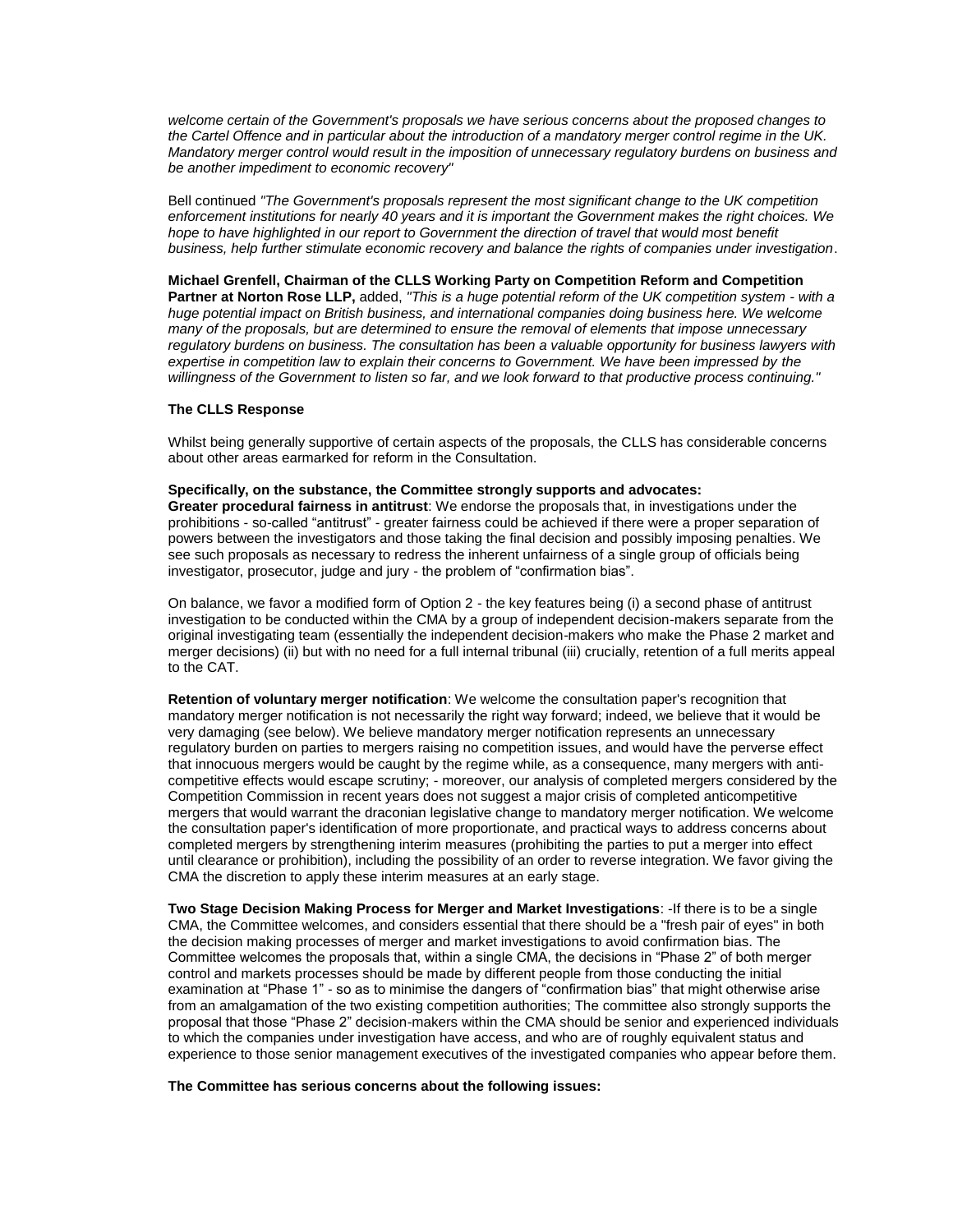**Cartel Offence**:- The Committee has a number of serious concerns about those proposals relating to the cartel offence. We do not believe that there are grounds, at this stage, to remove the "dishonesty" element in the offence.

**Mandatory Merger Control:-**As mentioned above we believe mandatory merger notification represents an unnecessary regulatory burden on parties to mergers raising no competition issues, and would have the perverse effect that innocuous mergers would be caught by the regime while, as a consequence, many mergers with anti-competitive effects would escape scrutiny.

**Fees for Merger Control and Antitrust Investigations**:- The Committee considers the proposals relating to merger control fees, and to [the] ability to charge guilty parties in anti-trust investigations, disproportionate and excessive in the case of mergers, contrary to proper principles of the administration of justice in the case of antitrust investigations, and out of line with international best practice in the case of both.

**SME "super-complaints" in market investigations**:- The committee does not consider it is appropriate to confer privileged status on SME's as a class. If the Government is anxious to ensure SME's as a business grouping are adequately heard and represented with in the CMA we would advocate the establishment of an SME desk within the CMA to specifically focus on SME issues and concerns.

# *Insolvency Law Committee*

The Insolvency Law Committee recently responded to the Insolvency Service Proposals for Technical Amendments to the Insolvency Act 1986 and other related Insolvency Legislation. (See<http://www.citysolicitors.org.uk/FileServer.aspx?oID=1024&lID=0> for the response.)

The Committee made a number of detailed comments on the proposals

The Committee also recently responded to the Insolvency Service Consultation on the Insolvency (Amendment) (No 2) Rules 2011 (dealing with pre-packaged administration sales). (See<http://www.citysolicitors.org.uk/FileServer.aspx?oID=1017&lID=0> for the response.)

As the response stated:

Our comments on the Rules assume that a policy decision has already been taken to introduce measures to regulate the practice of pre-packing to connected persons. However, we note that any such measures will inevitably reduce the scope for such pre-packing and the logic of doing so is not obvious in circumstances where neither pre-packing (which is recognised to be necessary to prevent the destruction of value in some cases) nor sales to connected persons (who are often those who are willing to pay the best, or only, price) are not considered to be of themselves objectionable.

By according a higher priority to transparency than to the preservation of value for creditors, the policy will cause some damage to the UK economy. In our experience, the absence of protection from contractual termination during administration and the difficulties with the law on administration expenses have been significant contributors to the growth in the practice of pre-packing. These difficulties will continue to militate against trading in administration after the introduction of the Rules and we doubt whether stakeholders will be any more willing to support continued trading during the notice period than before.

One particular consequence of regulating pre-packing may therefore be to increase the number of cases where the employees of a company are dismissed at the time of appointment which may in turn lead to an increased level of employee claims against the National Insurance Fund.

Furthermore, unless financial restructurings at the holding company level are excluded from Part 3 of the Rules (as suggested below), the Rules are likely to have a seriously detrimental effect on UK restructurings at the higher end of the market.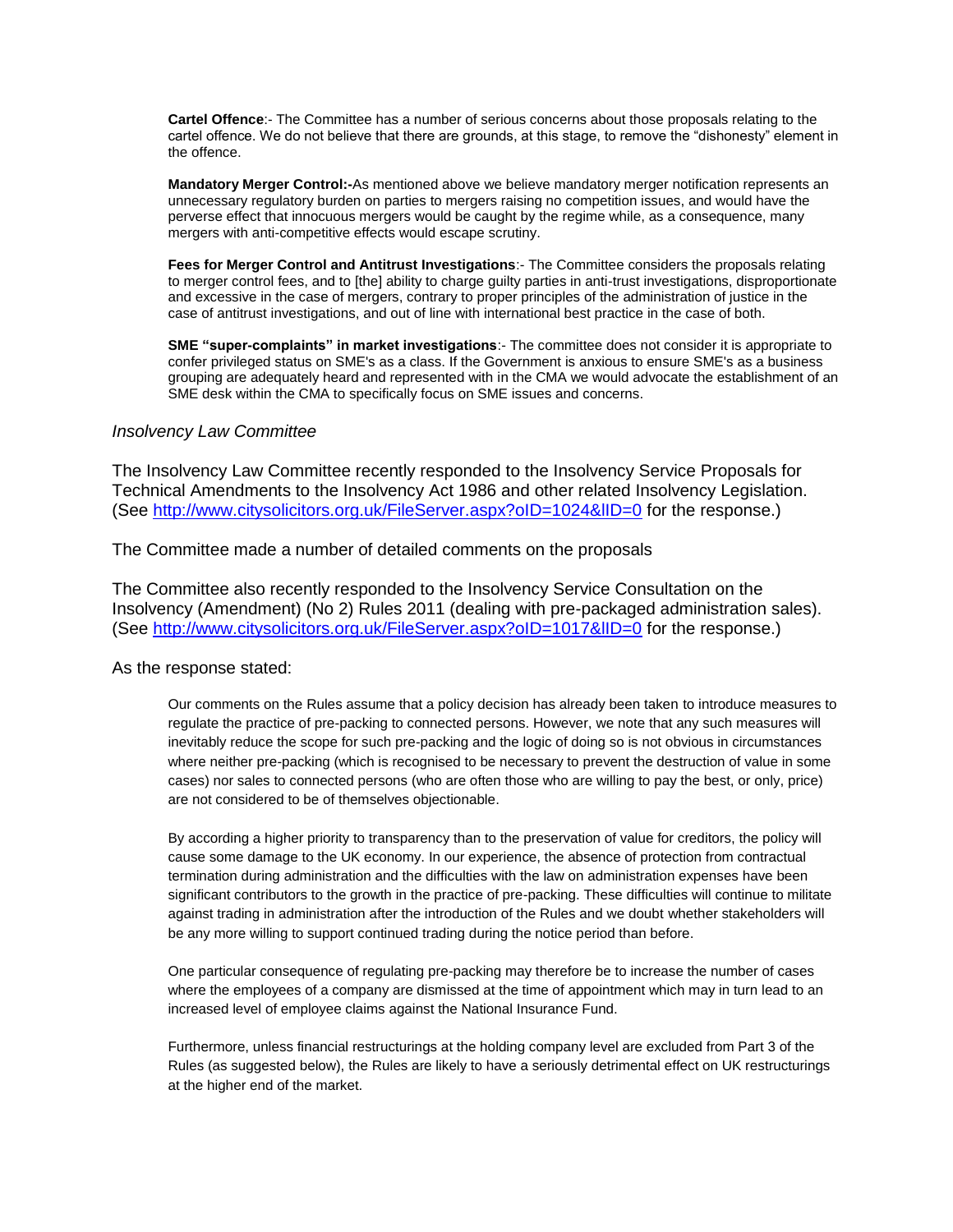For all of these reasons, we urge you to do an impact assessment before making the Rules.

The Rules set out to deal with both administration and liquidation. We do not think that the procedures are analogous as regards pre-packs because liquidation does not afford the same opportunity to conduct an asset sale before third parties are aware of the insolvency. We therefore concentrate our comments on the provisions of the Rules dealing with administration (but those comments, on matters of pure drafting, are equally applicable to the equivalent provisions in the Rules which deal with liquidation).

The response then went on to make detailed comments on the drafting of the Rules Subject to those general observations.

# *Litigation Committee*

The Litigation Committee recently responded to the Ministry of Justice consultation on solving disputes in the county courts (CP6 2011). (See <http://www.justice.gov.uk/consultations/consultation-cp6-2011.htm>for the consultation paper and http://www.citysolicitors.org.uk/FileServer.aspx?oID=1020&IID=0 for the response.)

As the consultation paper stated:

- …. we are proposing significant reforms to the system of administration in the county courts including:
	- expanding significantly other appropriate forms of dispute resolution by requiring all cases below the small claims limit to have attempted settlement by [mediation], and introducing mediation information/assessment sessions for claims above the small claims limit;
	- a simplified claims procedure on a fixed costs basis, similar to that for road traffic accidents under £10,000, for more types of personal injury claim; and,
	- a simpler and more effective enforcement regime.

Together, these and the other proposals outlined in this paper should mean fewer cases coming to court unnecessarily, more rapid resolution, lower costs to participants and thus a system that delivers justice more effectively. Business, which has found the current system a real burden, stands particularly to benefit.

… The proposals in this paper relate particularly to claims proceedings in the county court which is where the bulk of civil claims are dealt with. However, they are part of a much wider package of reform, which aim to radically improve the experience of court users.

… This paper sets out consultation proposals on the transformation of how civil claims are dealt with in the county courts and on improving the claims process for lower value personal injury cases.

## The Committee responded to the specific questions contained in the consultation paper.

The Committee also recently responded to the Ministry of Justice Consultation on the Draft Defamation Bill. (See<http://www.justice.gov.uk/consultations/draft-defamation-bill.htm> for the consultation paper and http://www.citysolicitors.org.uk/FileServer.aspx?oID=1013&IID=0 for the response.) As the response stated:

The Ministry of Justice ("MoJ") consultation dated March 2011 (the "Consultation Paper") asked for views on its draft Defamation Bill. We respond below. In responding, we have addressed the numerous questions posed by the MoJ. We have also included some further general comment in respect of the issues for consultation which have not been included in the Bill at this stage.

By way of general comment, the response stated: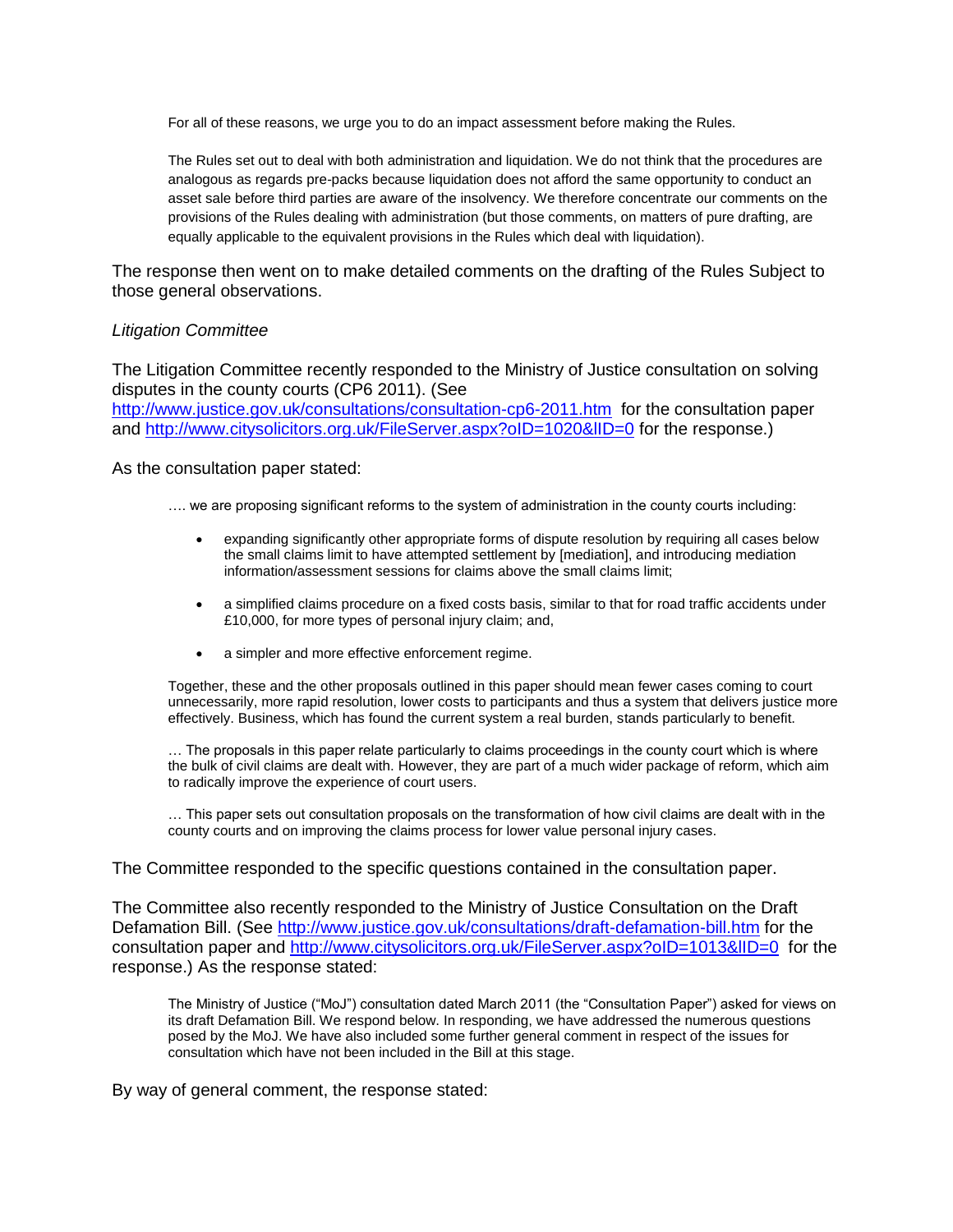### **….Part B - Comments on Other Issues for Consultation**

### 9. **Liability of Internet Service Providers and other Secondary Publishers (Q23 – Q29)**

9.1 Whilst the CLLS is not in a position to comment directly on practical problems arising from interpretation of the existing law (section 1 of the 1996 Act and the E-Commerce Directive), it is concerned that the current law does not provide sufficient certainty to ISPs and other secondary publishers. The growth of the internet, and especially of user-generated content, brings the issue into sharper focus. The use of the internet should not be restricted or constrained by legal uncertainty which, at best, could lead to unnecessary litigation and, at worst, unduly limit freedom of expression.

9.2 A balance needs to be struck, of course, between the right to freedom of expression on the part of the publishers of information, and the rights of an individual or organisation whose reputation has been unfairly damaged.

9.3 The CLLS supports the proposal of a system whereby the ISP acts as a liaison point between the complainant and the person posting the offending material, thereby providing a relatively quick and easy remedy for the complainant. Such a regime would need to establish a clear limit on the extent which the ISP becomes involved. If there was no prompt resolution within the defined parameters laid down by statute, it would be for the complainant to initiate legal proceedings against the person who posted the material. The effect would be that the passive ISP does not face liability for defamatory material posted by a third party and so freedom of expression is not unduly inhibited. However, the ISP's provision of its service carries with it a responsibility for providing a limited platform for early resolution of complaints.

### *Notice and take down*

9.4 The most effective means of stemming potential damage flowing from a defamatory publication is likely to be its early removal. Notice and take down, if conducted within a clear framework, is a quick and inexpensive remedy.

9.5 The proposal to clarify the framework by codifying a notice and take-down procedure is welcome. The CLLS considers that such a procedure should include:-

- (a) clear written formulation of the nature of the complaint, i.e. the words complained of and why they are defamatory;
- (b) a relatively short period for take down. This should be not more than seven days; and
- (c) the right of resort to the Court if take down is not effected.

#### 10. **A new procedure for defamation cases and summary disposal procedure (Q30 – Q37)**

10.1 The CLLS considers that it is sensible, and in keeping with the proposals and pilot projects designed to contain the cost of litigation, to introduce a new procedure for defamation cases. This is particularly apposite in defamation cases, where costs can dwarf the potential damages.

10.2 The procedure envisaged in the consultation paper is a reasonable approach in that direction. However, the CLLS is concerned that under the current proposal, certain issues would automatically be treated as preliminary issues. This disregards the fact that there may well be cases in which the determination of these issues as a preliminary matter will not in fact result in a saving of costs or time overall. Court management of a case should not be fettered. Accordingly, the Court should have residual discretion in any case to determine which, if any, of the key issues identified in the paper (and we agree with the nature of those) should be dealt with as a preliminary issue.

10.3 Consideration should also be given to instituting a system where a shorter summary process, more akin to the adjudications used in construction cases, is available where the potential quantum of damages, the nature of the defamatory statement or some other reason dictates that full scale litigation is not appropriate. Such a process could be engaged either by agreement of the parties or by the Court on the application of a party. This would replace the current summary disposal procedure, which is seldom used in practice, although the reasons for its unpopularity have not been identified. The process proposed would not have the same constraints as the existing summary disposal procedure. Whilst it would involve a truncated litigation process, there would be no restriction on the amount of damages that could be awarded.

### 11. **Ability of corporations to bring a defamation action (Q38)**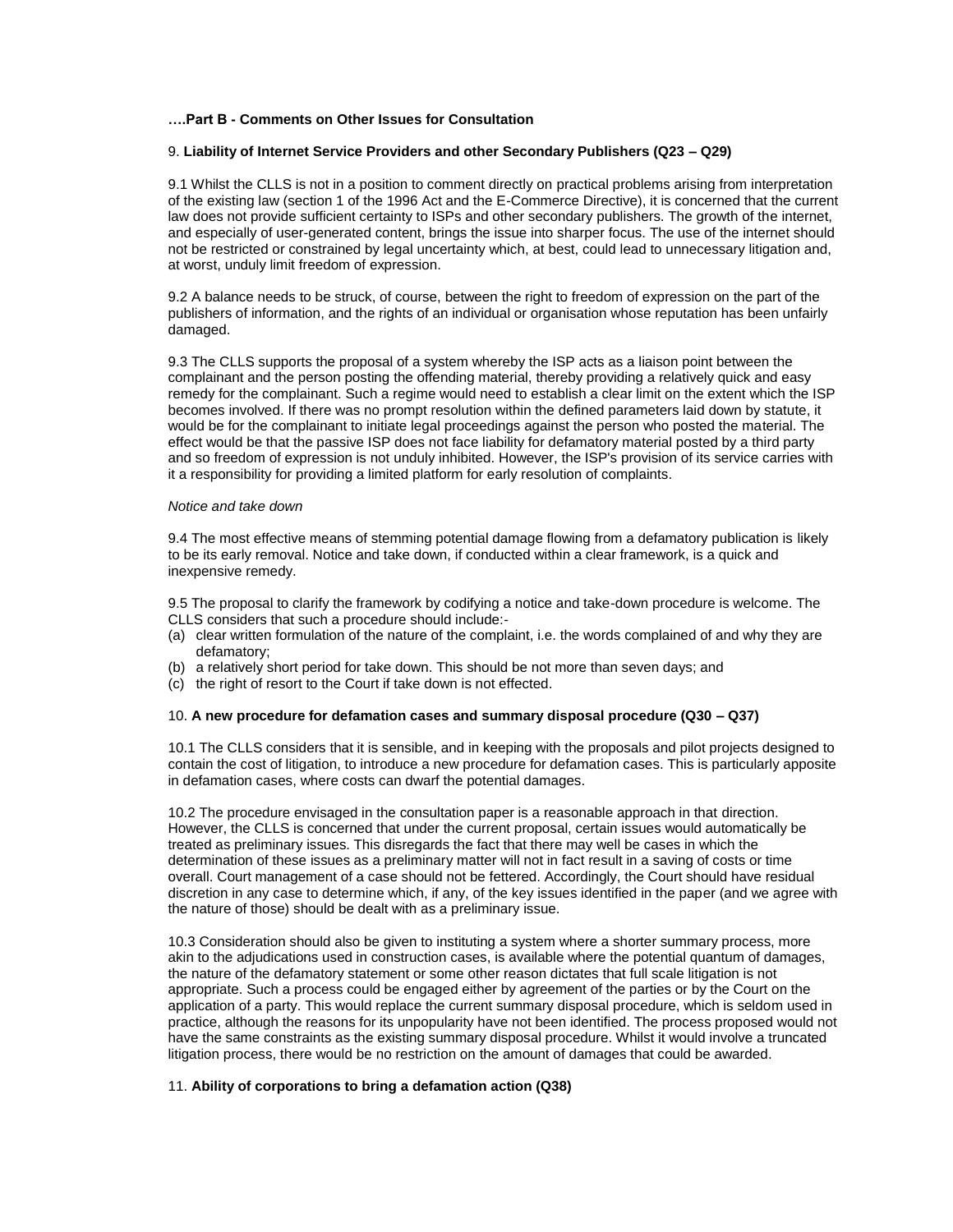11.1 As the consultation paper acknowledges, corporations have reputations, and a damaged corporate reputation can be extremely expensive, ultimately affecting individuals. Accordingly, the CLLS considers that corporations should not, as a matter of principle, be restricted from being able to bring proceedings for defamation; it should not be made more difficult for corporations to sue by requiring proof of financial or other loss. The CLLS does not consider, as has been suggested, that any restriction on the ability of a corporation to sue would, in some cases, be off-set by the right of individual directors to sue in their own names; this ignores the damage to the corporation and that of its stakeholders, such as employees and shareholders.

11.2 The principal argument in favour of restricting the rights of corporations to sue is the supposed inequality of arms between the corporation and the potential defendant. This argument can be made for any case in which a large corporation faces an individual or impecunious counterparty. The CLLS does not consider that there is any reason in principle why a corporation harmed by a defamatory statement should be treated any differently than it would if harmed by other means.

11.3 Moreover, the CLLS considers that to introduce legislation limiting a corporation's right to sue for libel in the manner contemplated could expose corporations to attack and serious risk of reputational damage from careless reporting, disgruntled employees, disappointed investors and others. The impact on a corporation of defamatory statements in respect of which it has no redress could be profound. Even if ultimately the loss is financial, this may not be apparent except with the benefit of lengthy hindsight. Accordingly, the harmed corporation would not pass the financial loss threshold for bringing a claim under the proposals being considered.

11.4 The CLLS considers that the proposals for the reform of civil litigation funding costs referred to in the consultation paper should be adequate to address the inequality of arms argument, and that further safeguards are not necessary.

### 12. **Ability of public authorities and bodies exercising public functions to bring a defamation action (Q39-40)**

12.1 In contrast, the CLLS considers that the position of public authorities is different. Damage to reputation of a public body is unlikely to generate the same potential for damage to individuals as is possible in the case of a non-public corporation. The principles in the case of *Derbyshire County Council v Times Newspapers Limite*d [1993] AC 534 should be preserved.

12.2 There is merit in codifying this through statute to avoid uncertainty and to identify by what is meant by a public authority. The CLLS considers that it would be helpful to have a definition of what is a public body within the meaning of the legislation in the event that the *Derbyshire* principle becomes enshrined in statute. Whilst it is recognised that the current definition applicable to the Human Rights Act 1998 has been the subject of litigation, such litigation can be drawn upon as a basis for honing a new definition to be used for the purposes of a Defamation Act.

## *Planning & Environmental Law Committee*

The Planning & Environmental Law Committee recently responded to the DCLG consultation on the relaxation of planning rules for change of use from commercial to residential. (See <http://www.communities.gov.uk/documents/planningandbuilding/pdf/1883189.pdf> for the consultation paper and<http://www.citysolicitors.org.uk/FileServer.aspx?oID=1022&lID=0> for the response.)

## As the consultation paper stated:

The consultation seeks views on the Government's proposals to amend the Town and Country Planning (General Permitted Development) Order 1995 (as amended) to grant permitted development rights to changes of use from commercial to residential use i.e. to allow such changes of use without the need for planning applications.

….The Use Classes Order is a deregulatory device which allows change of use between land uses that have similar impacts, without applying for planning permission. The Government wishes to review the scope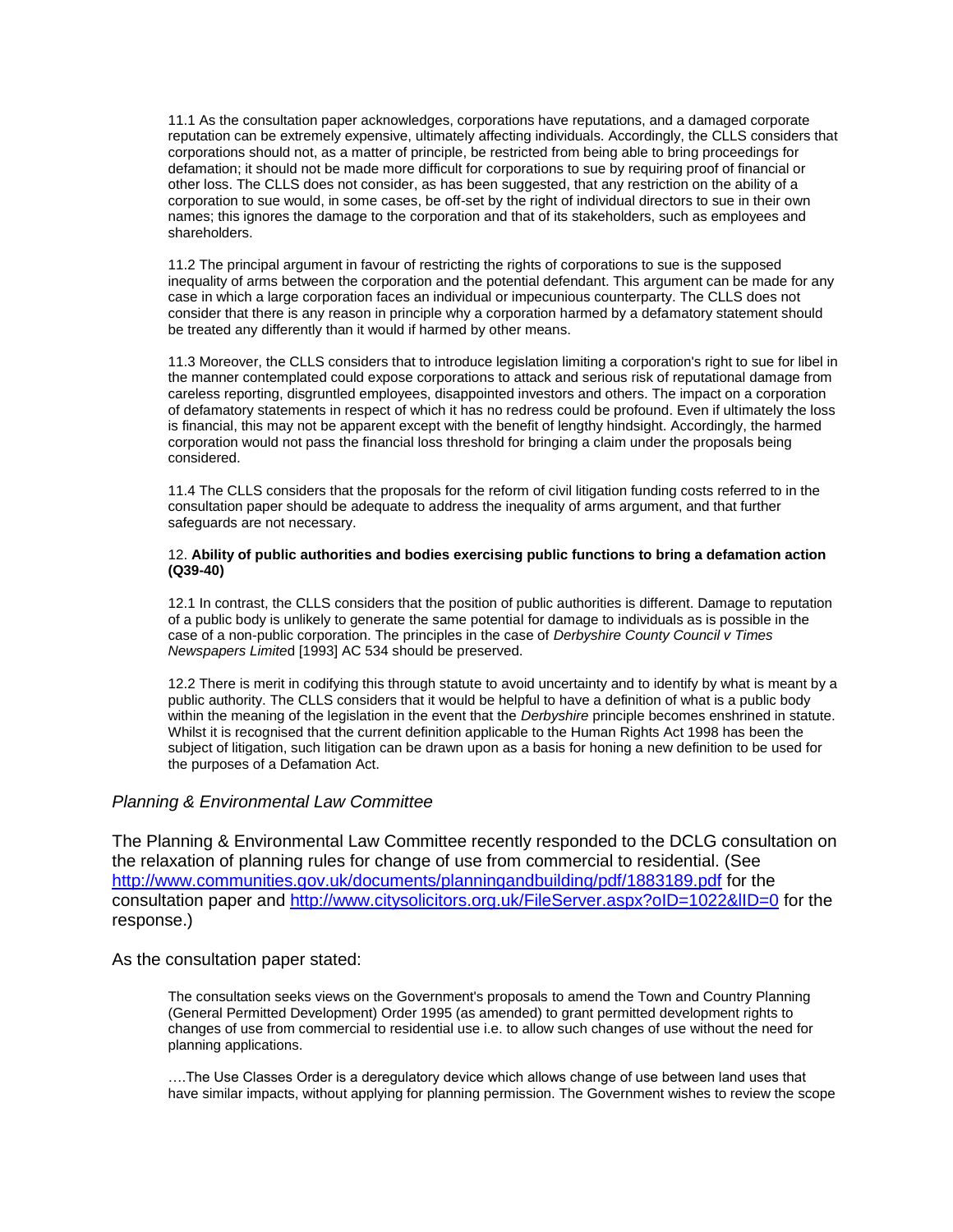for extending the freedoms available through this route, while ensuring that planning and land use impacts are properly taken into account. To this end, the Government is proposing action on three fronts:

- To provide for the change from commercial (B use classes) to residential (C3 use class) without the need to apply for planning permission. This responds to the recognised and urgent need to increase housing supply at a national level and recognises the fact that, in general, housing is likely to have fewer wider land-use impacts than commercial uses. Proposals are set out in this consultation document.
- A call to local communities and local authorities to use imaginatively the powers they already have to relax planning constraints locally to target local issues, encourage development, support local economic strategies and make best use of existing properties.
- To remove unnecessary barriers to change of use through a wider review of how change of use and permitted development is managed within the planning system. This will include consideration of how the system could be liberalised in ways other than to promote housing supply.

A key barrier to increasing housing supply is the lack of land available for residential development. The changes proposed in this consultation document offer an opportunity to contribute to reducing that shortage by recognising the scope for allowing as permitted development the change of use from commercial to residential. The proposals will also promote regeneration of commercial land, and help bring empty commercial buildings back into productive use.

## The response dealt with the specific consultation questions, and stated generally:

We support the policy objectives underlying the issues being consulted upon. Our concern and criticism is that the proposed solution is ill advised and, with respect, in our view will not achieve such objectives but will create more issues which would have to be resolved in the long run. The policy objectives can best be achieved by use of guidance and local planning policies. This initiative will not succeed because it deals only with land use and will not result in dwelling houses "happening" freely as suggested in the consultation paper simply because there will still be a need for planning permission for operational development.

Examples of the complex planning issues which planners properly consider when evaluating residential planning applications include:

- o policies to prevent the use of the housing by non-permanent residents
- $\circ$  policies to ensure a range of housing sizes and thereby to ensure a proper social and economic mix of occupants
- $\circ$  policies to ensure mixed use developments on the site in question and where desirable for the specific site in question and the surrounding neighbourhood;
- $\circ$  policies to prevent residential uses in "pure" business/commercial areas, for example, see the concerns which have been raised with regard to certain parts of the City of London;
- $\circ$  policies to ensure provision of affordable housing (whilst this is a political issue, all parties seem to accept that some affordable housing should be provided as part of new housing developments). If the extension of permitted development rights does not result in more affordable housing, the effect may well be that the local planning authority would have to increase the burden of the provision of such affordable housing when dealing with planning applications which relate to more traditional residential developments requiring express planning permission;
- $\circ$  in a similar vein, policies to ensure the availability of key worker homes, particularly in areas such as Greater London;
- $\circ$  policies to encourage the provision of special needs housing and housing for long term housing needs, for example ensuring that a percentage of the units in a development are constructed for wheelchair users;
- $\circ$  planning policies with regard to the provision of gardens and amenity areas in general including the provision and funding of open spaces;